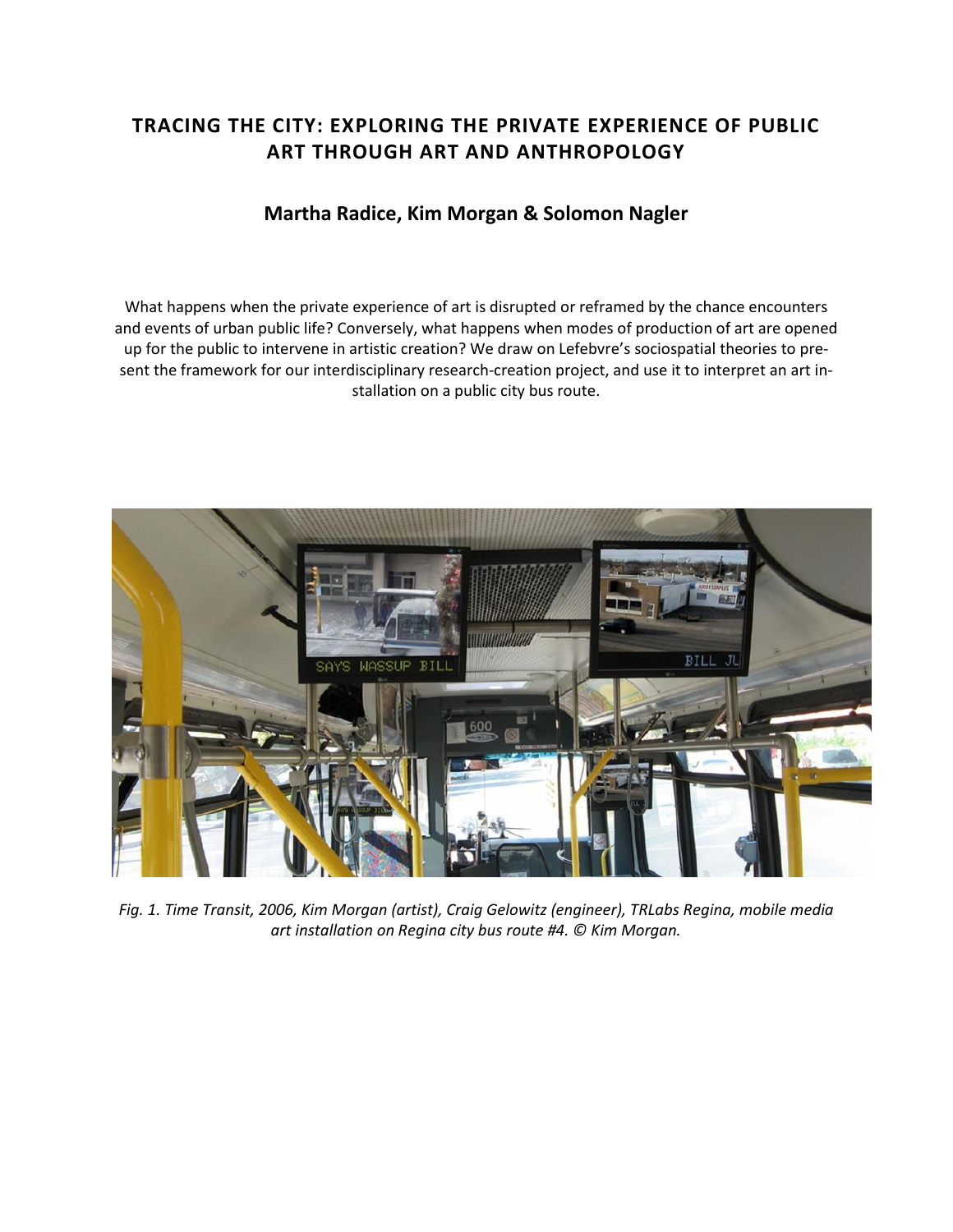

*Fig. 2. Time Transit, 2006, Kim Morgan (artist), Craig Gelowitz (engineer), TRLabs Regina, camera page from website (http://timetransit.com/). © Kim Morgan.*

Whatever its form and setting, contemporary art tends to privilege a one-on-one relation between the viewer and the art. In the gallery, people encounter artworks within the bubble of their own personal space. In the cinema, they watch films ensconced in the dark, in a comfortable chair. People feel emotional reactions to art within their own bodies and express them to only a small circle of companions. Their experience of art takes place in a social context, but is typically privately contained. This paper – written by an urban anthropologist, a multi-media installation artist and a film-maker, respectively – presents the premises of an interdisciplinary research-creation project that questions this one-to-one relationship. We posit that the public space of the city can challenge – and indeed can creatively be made to intervene in – the private space of engagement with art. We ask, what happens when the private experience of art is disrupted, unsettled or reframed by the chance encounters and events of urban public life and space? Conversely, what happens when modes of production of art are opened up so that the public can intervene in processes of creation?

In our individual practice, we are each driven by a concern to investigate the sociospatial dialectic: the idea that the organization of society is necessarily expressed in and constituted by the organization of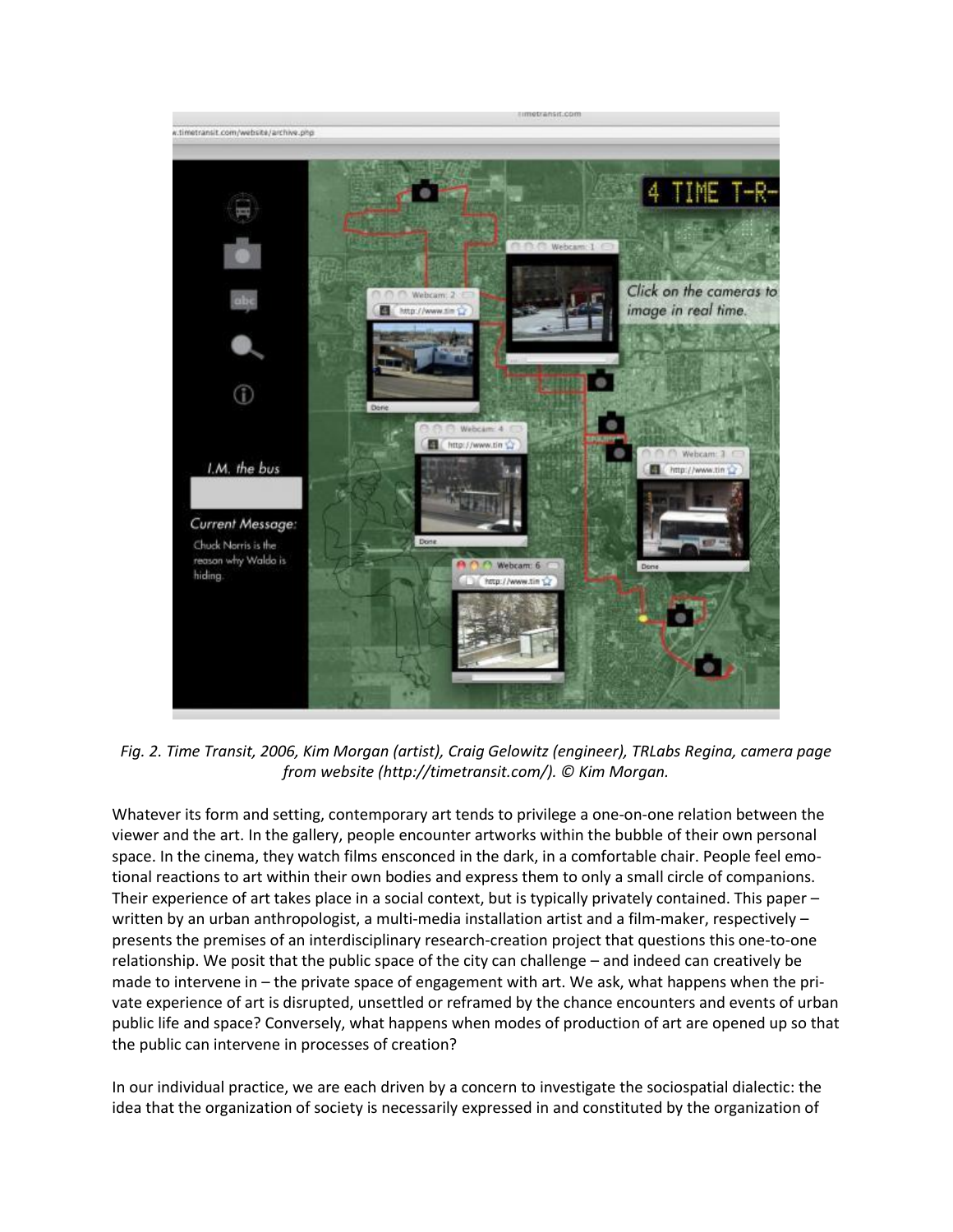space, such that transformations in the one effect change in the other. Our collaborative project explores the urban sociospatial dialectic through a combination of creative processes in the visual and media arts, principally film and site-specific installations, and empirical qualitative research in the social sciences. [1]

#### **The sociospatial dialectic and new media art**

We draw on Henri Lefebvre's conceptual triad of the social production of space to theorize our work. [2] *Spatial practice,* or *perceived* space, consists of people's perceptions of society through space that arise in their ordinary activities and routines, and the material settings and objects involved in these – the commute to work and the bus, the weekend movie and the cinema, grocery shopping and the supermarket. *Representational space* is the realm of symbols and images, also called *lived* space, because spatial symbols can be 'lived,' non-verbal, ineffable or clandestine rather than explicitly articulated. Here, space can be invented and imagined, and critiques of society and culture are possible. The visual, rhetorical and performing artists, the chefs and the artisans, the urban shamans, priests and diviners work in this kind of space, adumbrating the meanings that attach us to cities. In contrast, *representations of space* are consciously codified by those who have the power to shape and define society, such as urban planners, technocrats and scientists. Also called *conceived* space, this is the view from above; representations of space contribute the kind of knowledge that makes the city immediately or potentially knowable, productive and 'useful'. For instance, an anthropologist makes representations of space in order to understand it more accurately. Of course, anthropological research also involves observing and invoking spatialized routines and symbols. Each kind of space cannot be fully understood in isolation from the others, but together they refract the nebulous concept of 'space' in useful ways.

The sociospatial dialectic has evolved in ways that Lefebvre could not have foreseen, thanks to new information and communications technologies (ICTs) that collapse time and distance: cellphones, GPS, social media, GIS, and Web 2.0 protocols, which allow us to track and construct complex representations of geographical and social data. This spread of virtual space and its intersection with the material alter our conceptions of what 'space' really is, challenging "three deeply embedded assumptions [...]. First, that space is three-dimensional and shared between actors. Second, space is either solid or void. And third, you can only be in one place at one time." [3]

The collapse of the virtual and the material also blurs boundaries between public space and private space. In urban anthropology, the distinction between public and private space is not based on ownership or function, but accessibility and visibility. Space is public when it brings strangers from all walks of life into view of and into contact with each other, as individuals and groups. [4] Private space, in contrast, implies invisibility and interaction with an already known, even intimate circle of friends and family. New ICTs bring the private realm into public space – as you hold an intimate telephone conversation with your sibling on the bus – and the public sphere into private space – as you post comments on a newspaper website in the comfort of your living room. What results is an expanded idea of presence in space, and a sort of open border between intangible and material space.

This open border has been extensively explored by artists. However, we have two criticisms of many of the artworks that we have reviewed so far. Firstly, artists often incorporate locative media technology in ways that shrink public space into the personal world of the cellphone or computer screen. For instance, dialling a number posted on a wall or even, thanks to GPS, simply approaching a site with a cellphone can deliver a lyrical representation of that location through the phone to the listener, but it's for that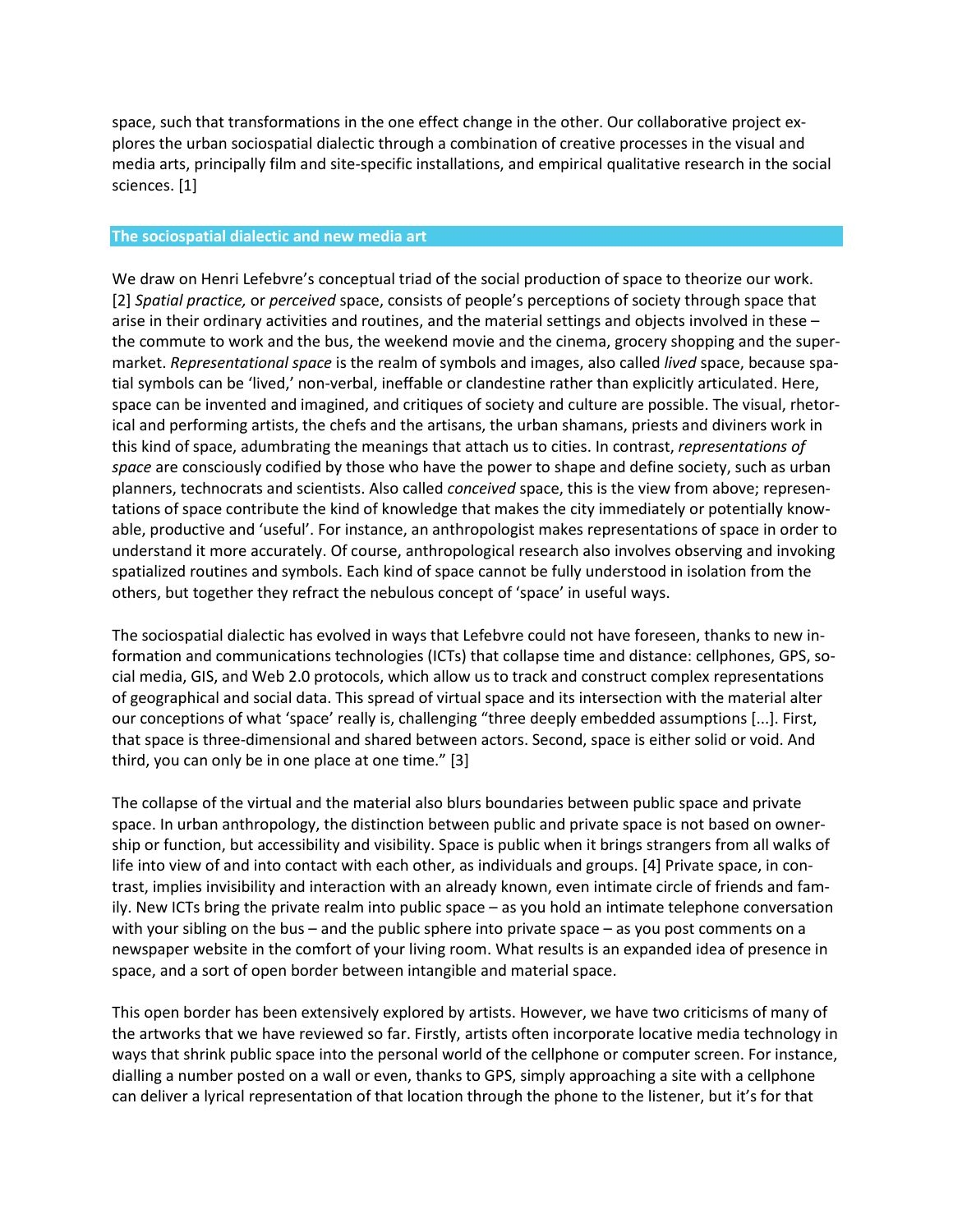listener's ears and eyes only. Our second criticism relates to public participation. The new layers of the sociospatial dialectic seem to have integrated seamlessly into our everyday lives, and yet this very seamlessness conceals the authoritarian nature of the media. GPS and GIS were developed primarily as tools for making representations of space (conceived space), to better survey, know and control territories and their inhabitants. Interactive art projects – representational spaces – make earnest attempts to use ICTs to place authorship in the hands of the users. However, they often retain a hierarchical relationship between the artists and the public participants by selecting and therefore censoring interactive content according to non-transparent protocols, even when there is no technical requirement to do so.

### *Time Transit*

In contrast, we aim to build on work that uses ICTs to broadcast over a wide swathe of the city and to decentralize authorship. One such example is co-author Morgan's *Time Transit,* a temporary mobile art installation that combined art, engineering, public transit and digital media in order to explore the impact of ubiquitous technology on our daily lives, and its potential to generate both interconnection and alienation in urban public space. [5] The installation site was the City of Regina Transit bus route #4 (Walsh Acres/University), a route which, significantly, traverses neighbourhoods that vary greatly in class and culture, from the university through to the impoverished north central ('the hood') to wealthy new suburbs. The installation had three principal interactive public components: an operating city bus; six major bus stops along the route equipped with cameras that constantly filmed them; and a website with text messaging and email (http://timetransit.com/).

The bus was fitted with a GPS system, four flat-screen monitors, a computer and a wireless network connection. Two monitors were mounted near the front of the bus and two near the middle of the bus. Each set of two monitors displayed the same content, which meant all the riders could experience the installation more or less equally as they rode the bus (Figure 1). The monitors displayed images captured from the cameras that were focused on the six major bus stops along route #4. The right-hand screens showedreal-time images of the next filmed bus stop along the route (i.e. where the bus was going). The left-hand monitors displayed images from the most recent major bus stop, and these images were translucent stills layered on top of each other, to represent the cumulative, collective memory of gestures and activities from where the bus had been. The passengers were thus able to view what had happened at the last stop and what was happening at the next stop on the screens. The website (Figure 2) showed the real-time location of the bus as well as film from the bus stop cameras. More importantly, it allowed users to communicate with the bus by typing a text message into a sidebar textbox, which would be displayed as scrolling text on the monitors of the bus. The message could either be displayed in real time or be dropped at a particular zone along the route, in which case it would show as soon as the bus reached that location. In addition, people could send messages to the bus via cellphone text message or email. A display hierarchy was set up to give these latter messages priority over ones from the website.

*Time Transit* made plain the ways in which ICTs fold time and space in on each other. Firstly, the installation existed in virtual and real space simultaneously. People could experience it by riding the bus, by appearing at the bus stops that were monitored by cameras or by browsing the website where they could either view or interact with the installation in real time. Secondly, *Time Transit* cumulated past, present and future: riders could see where they had been and where they were going. They could watch themselves board the bus or see friends waiting for them at their destination. Thirdly, *Time Transit*played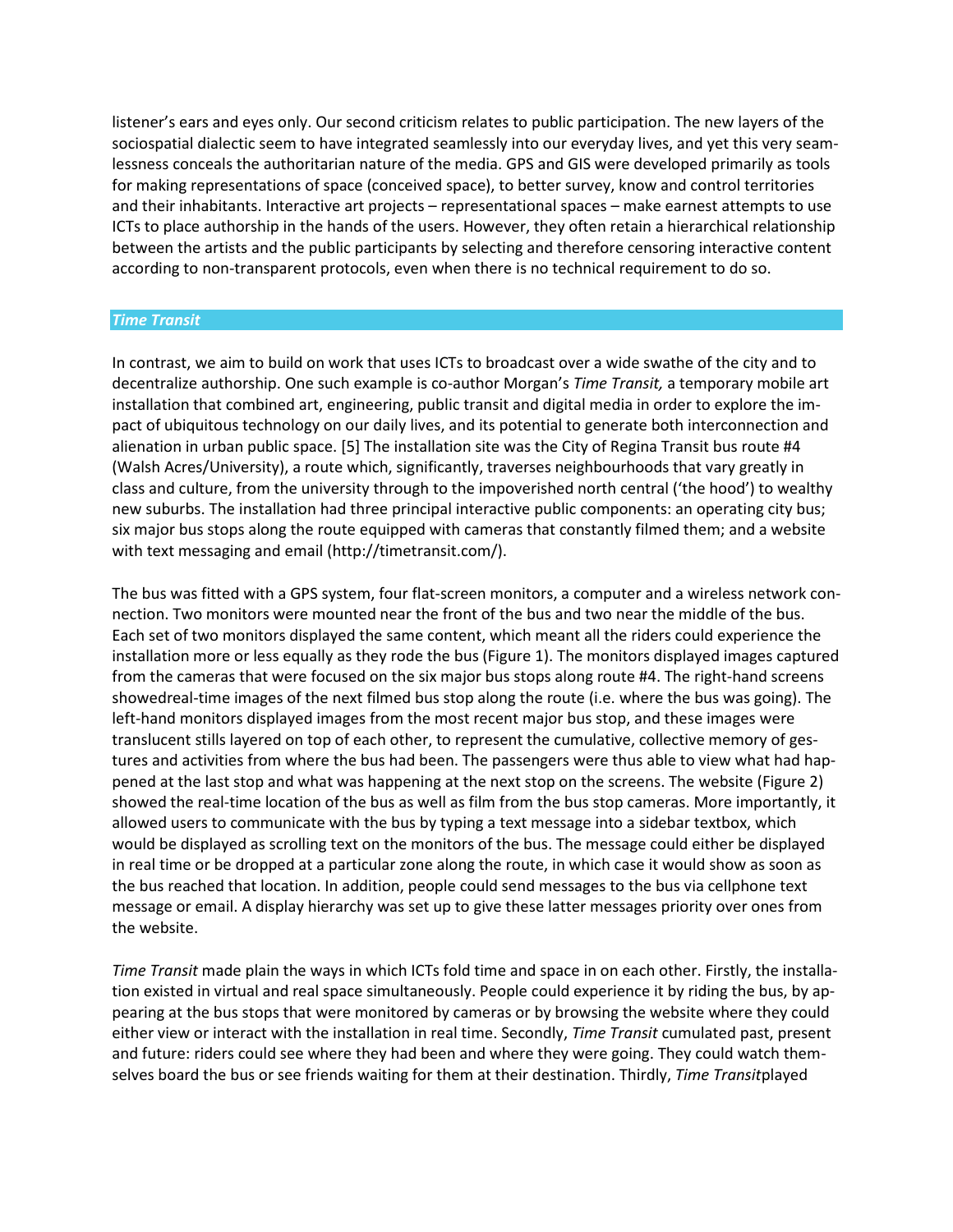with conditions of surveillance and anonymity. Using their private cellphones, riders could send messages to unknown others that would be displayed publicly on the bus screens. Website users submitted messages to known passengers: "Larry bring home milk." The installation thus permitted privacy and even intimacy to dwell in the very public space of the bus. As one art critic wrote, "*[Time Transit]* not only prompts up to consider the city and its citizens but prompts subtle shifts in our understanding of how we occupy and experience the city and how we shape it – and it shapes us." [6]

While *Time Transit* pointed to the ubiquity of surveillance technology and its effect on our perceptions of private and public space,[7] it also challenged our paranoia about such issues. Here the users controlled the content and data collected by the equipment. They could appear before, perform for or hide from the cameras, remotely operate them, watch and be seen on-screen. They could publish their own stories and read those of other passengers – tales of their day or experiences of the public transportation system, shout-outs to friends or cheers for local sports teams. Regulars posted stories as serials, in daily instalments. Poetry often scrolled across the bus monitor screens... and so did profanity. Following a series of pointed insults, and at the request of the bus company, the project engineers added filters to censor profanities, but riders could also put their considerable creativity to work in finding ways to curse without using the forbidden words, circumventing authorial regulations. In this way, members of the publiccontributed to the installation not only by precipitating the activity (using the bus, viewing the screens), but also by creating its content.

To use Lefebvre's terms, *Time Transit* used conceived space – surveillance technologies and new ICTs – to create a lived space – an art installation – by means of perceived space – the everyday bus journey. The representational space had the unexpected side-effect of creating a new practical representation of space, in that this interdisciplinary artistic inquiry led the project engineers to develop an open-source application to track the real-time location of buses in city transit systems. *Time Transit* will acquire another layer of conceived space when we use urban anthropological research methods to analyze and interpret the text messages that were collected over the life of the installation. What kinds of content did the installation prompt users to create? How did it vary over time? What were the recurrent or oneoff themes and modes of communication?

#### **Tracing the City through Art and Anthropology**

Our *Tracing the City* project will similarly create and trace public, interactive art installations through new avenues of anthropological and artistic inquiry. We aim to use locative media (GPS and GIS), cellphones and Web 2.0 interfaces to engage 'the public' – understood as people *and* places/spaces – in artistic creation. By layering dynamic data over physical space – for example, an architectural plane – we will create an augmented spatial environment that then becomes a tangible interface for the public, who collaborate to create the ultimate meaning of the work. The resulting artworks will be exhibited (installed, projected) in outdoor and indoor public spaces, becoming part of the sensory experience of the city, and will also have a virtual presence on the web. The project therefore engages with 'the public' in terms of both space and society. One site we are particularly interested in is Halifax's downtown public library, not only because it is a quintessential urban public space, but also because, like Regina's bus #4, it already has a public membership, a set of regulars, and is well integrated into spatial practice.

The anthropological component of the project consists of building in feedback loops that will both investigate how members of the public experience our artworks, and generate material for creating subse